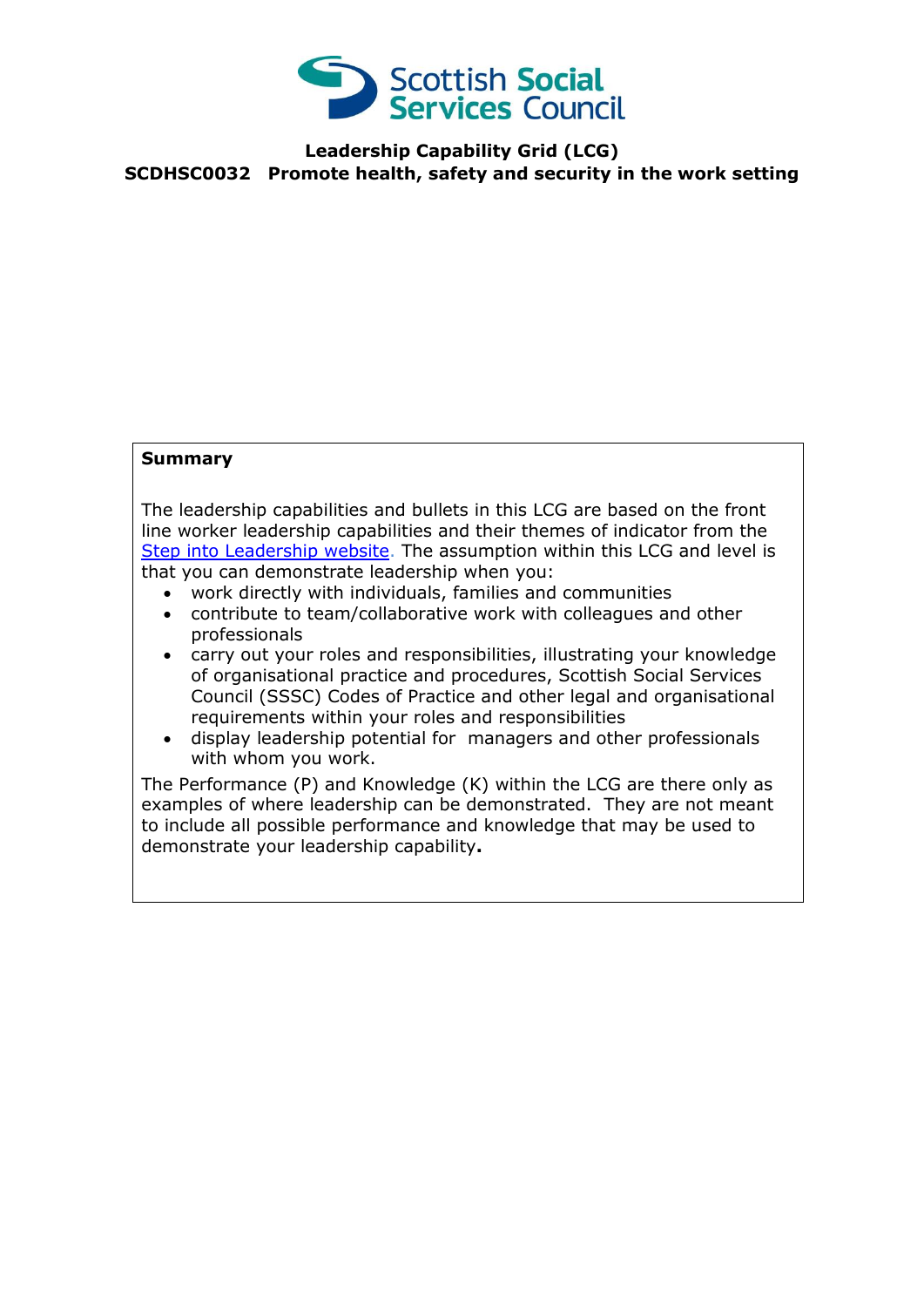

## **Leadership Capability Grid (LCG) SCDHSC0032 Promote health, safety and security in the work setting**

| Leadership<br>capabilities                 | When promoting health, safety and security in the work setting you<br>can demonstrate leadership capabilities by:                                                                                                                                                                                                                                                                                                                                                                                                                                                                                                                                                                                                                                                                                                                                                                                                                                                                                  |
|--------------------------------------------|----------------------------------------------------------------------------------------------------------------------------------------------------------------------------------------------------------------------------------------------------------------------------------------------------------------------------------------------------------------------------------------------------------------------------------------------------------------------------------------------------------------------------------------------------------------------------------------------------------------------------------------------------------------------------------------------------------------------------------------------------------------------------------------------------------------------------------------------------------------------------------------------------------------------------------------------------------------------------------------------------|
| <b>Vision</b>                              | Providing a vision for those with whom you work and your organisation when<br>you:<br>• See how best to make a difference when promoting health, safety and<br>security in the work setting (P16, 17-18, 21, 23, 25-29, 34; K1-5, 19,<br>29)<br>• Communicate and promote ownership of the vision when supporting<br>others to carry out and health, safety and security tasks (P16, 17-18, 21,<br>23, 25-27; K11-14, 17-20) and recording and reporting (P13, 26-28, 36)<br>• Promote social service values through active participation and<br>personalisation and supporting others (P6, 31-32, 34-35; K 1-5, 11-14,<br>17-20; 24, 26), when working with others (P16, 17-18, 21, 23, 25-28,<br>31-32, 34-35; K11-13) and when recoding and reporting (P13, 26-28,<br>36; K17, 19, 21-23)<br>• See the bigger picture when demonstrating knowledge and practice of<br>organisational, local and national policies and procedures (P6-11, 13, 16,<br>17-18, 21, 23, 25-28; K1, 6, 21-24, 26, 33) |
| Self-<br>leadership                        | Displaying self leadership when you:<br>• Demonstrate and adapt leadership in response to overcome health, safety<br>and security barriers and issues (P3, 6, 8, 10, 29-32, 34-35; K11-13, 19-<br>20)<br>• Improve own leadership by seeking advice (P14; K14)<br>• Take intelligent risks (P18, 19, 26, 29-35; K34) and protect yourself<br>(K28)<br>• Demonstrate and promote resilience (P26; K3, 4, 19, 30; K20)<br>• Challenge discrimination and oppression (K1, 3-4, 12-13, 17, 19-20)                                                                                                                                                                                                                                                                                                                                                                                                                                                                                                      |
| <b>Motivating</b><br>and inspiring         | Motivating and inspiring others when you:<br>• Inspire people by personal example (P16, 17-18, 21, 23, 25-28, 34; K11-<br>14, 19-20, 28)<br>Recognise and value the contribution of others (P14, 17-18, 21, 23, 25-<br>28; K11)<br>• Support the creation of a learning and performance culture (P4, 16-18,<br>21, 23, 25-28, 34; K11-14, 19-20, 28)                                                                                                                                                                                                                                                                                                                                                                                                                                                                                                                                                                                                                                               |
| <b>Empowering</b>                          | Empowering people when you:<br>Enable leadership at all levels (P16-18, 21, 23, 25-28, 34; K11-14)<br>Support the creation of a knowledge and management culture by<br>supporting others to carry out risk, health, safety and security activities<br>(P16-18, 21, 23, 25-28, 34; K11-14, 19-20, 28)<br>Promote professional autonomy (P16, 17-18, 21, 23, 25-28, 34; K11)<br>$\bullet$<br>Involve people in development and improvement (P16-18, 21, 23, 25-28,<br>$\bullet$<br>34; $K11$ )                                                                                                                                                                                                                                                                                                                                                                                                                                                                                                       |
| <b>Collaborating</b><br>and<br>influencing | Collaborating and influencing when you:<br>Promote partnership working (P17, 18, 21, 23, 25-28, 34; K11)<br>Influence people (P16, 17-18, 21, 23, 25-28, 34; K11)<br>Understand and value the perspectives of others (P6-8, 14, 16, 17-18,<br>$\bullet$                                                                                                                                                                                                                                                                                                                                                                                                                                                                                                                                                                                                                                                                                                                                            |